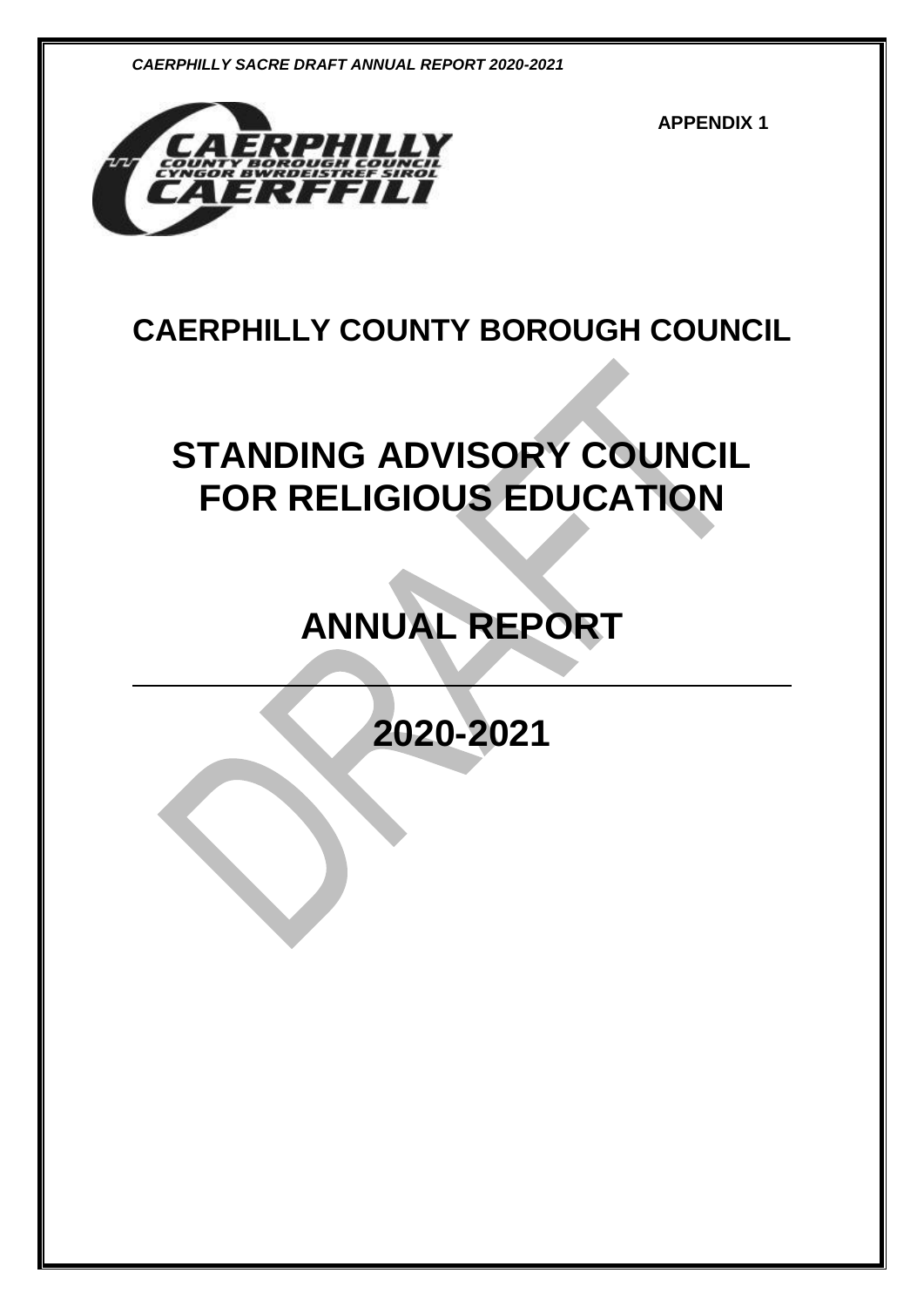# **A MESSAGE FROM CAERPHILLY SACRE MEMBERS**

The 2020-2021 academic year has continued to be an unprecedented time for people due to the impact of the Covid-19 pandemic. The thoughts of SACRE members are with all those who have been affected by the virus, including those who have become ill and who may have lost loved ones. Members would also like to express gratitude to everyone in the education sector for the sterling work you are doing to provide children and young people in Wales with care, support, and education despite the many challenges and uncertainties faced across the second year of the pandemic.

Members would like to remind practitioners engaged with Religious Education that SACRE is here to support you with advice on teaching, learning and resources for Religious Education, as well as advice on RE in the new Curriculum for Wales.

Additionally, support from SACRE is also available for the Daily Act of Collective Worship.

Caerphilly SACRE welcomes correspondence via the contact below:

Rebecca Barrett, Clerk to Caerphilly SACRE [barrem@caerphilly.gov.uk](mailto:barrem@caerphilly.gov.uk)

Hayley Jones, Curriculum Partner (SACs and RVE) - South East Wales EAS (from November 2021 onwards) [hayley.jones@sewaleseas.org.uk](mailto:hayley.jones@sewaleseas.org.uk)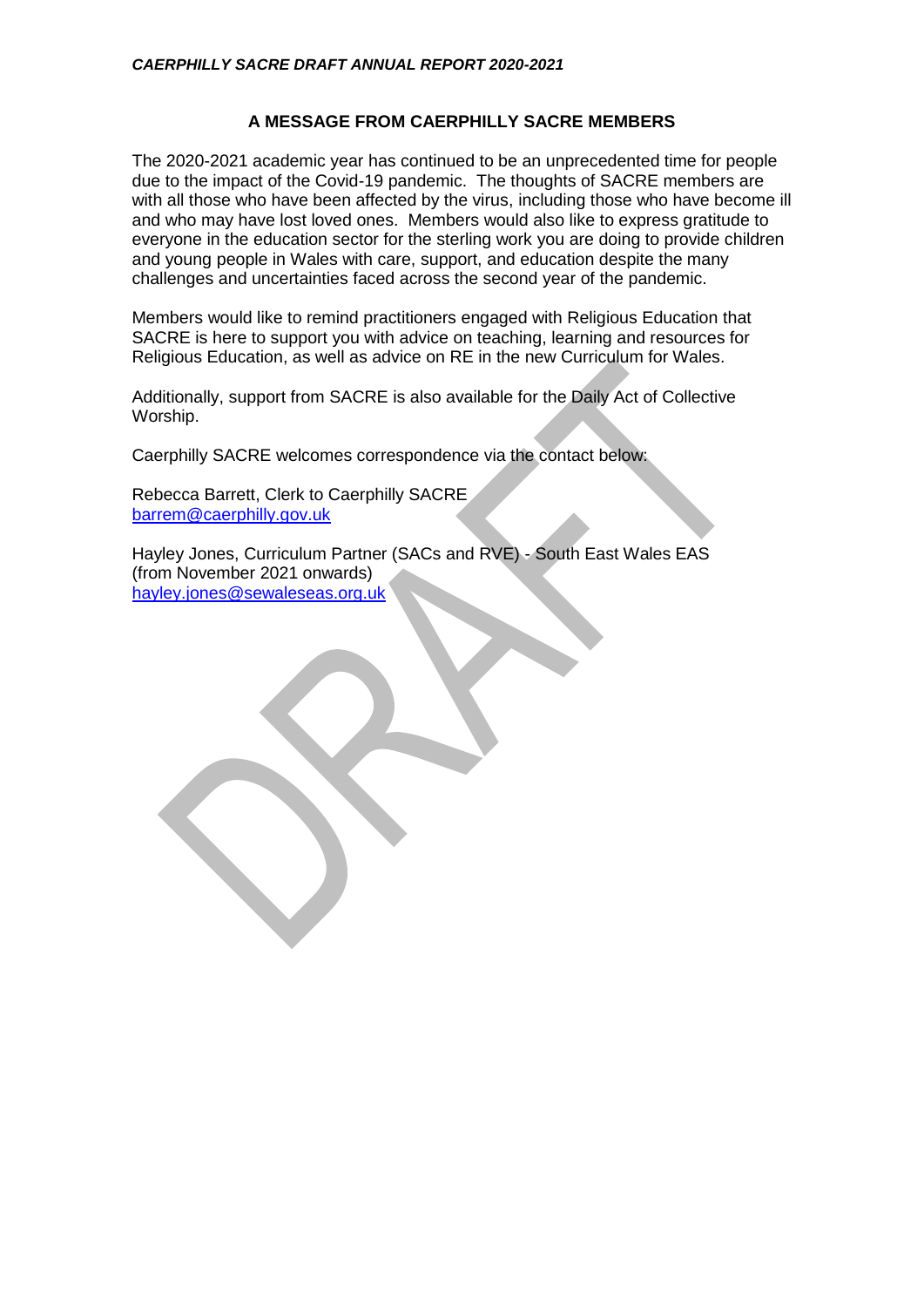# **THE ANNUAL REPORT OF THE CAERPHILLY STANDING ADVISORY COUNCIL FOR RELIGIOUS EDUCATION**

# **2020- 2021**

|                                                        | <b>CONTENTS</b>                                     | <b>PAGE</b>             |  |
|--------------------------------------------------------|-----------------------------------------------------|-------------------------|--|
| <b>SECTION 1: INFORMATION ABOUT SACRE</b>              |                                                     | 3                       |  |
| 1.1                                                    | Duty to Establish SACRE                             | 3                       |  |
| 1.2                                                    | <b>Composition of SACRE</b>                         | $\overline{3}$          |  |
| 1.3                                                    | Membership of SACRE                                 | $\overline{3}$          |  |
| 1.4                                                    | <b>Functions of SACRE</b>                           | $\overline{4}$          |  |
| 1.5                                                    | Meetings                                            | $\overline{\mathbf{4}}$ |  |
| 1.6                                                    | <b>Circulation of Report</b>                        | $\overline{4}$          |  |
| <b>EXECUTIVE SUMMARY OF ADVICE GIVEN BY SACRE</b><br>5 |                                                     |                         |  |
|                                                        | <b>SECTION 2: ADVICE ON RELIGIOUS EDUCATION</b>     | 9                       |  |
| 2.1                                                    | The Locally Agreed Syllabus                         | 9                       |  |
| 2.2                                                    | Standards in RE                                     | $\boldsymbol{9}$        |  |
| 2.3                                                    | Methods of Teaching, Teaching Materials and Teacher | 10                      |  |
|                                                        | Training                                            |                         |  |
| <b>SECTION 3: ADVICE ON COLLECTIVE WORSHIP</b>         |                                                     | 12                      |  |
| 3.1                                                    | <b>School Inspection Reports</b>                    | 12                      |  |
| 3.2                                                    | <b>Applications for Determinations</b>              | 12                      |  |
| 3.3                                                    | <b>School Visits</b>                                | 12                      |  |
|                                                        | <b>SECTION 4: OTHER ISSUES</b>                      | 13                      |  |
| 4.1                                                    | <b>WASACRE</b>                                      | 13                      |  |
| 4.2                                                    | <b>Holocaust Education</b>                          | 13                      |  |
| 4.3                                                    | <b>Curriculum for Wales 2022</b>                    | 13                      |  |
| 4.4                                                    | <b>Training of SACRE Members</b>                    | 14                      |  |
| 4.5                                                    | Membership of SACRE                                 | 14                      |  |
| 4.6                                                    | <b>EAS Professional Support to Caerphilly SACRE</b> | 15                      |  |
| <b>APPENDIX 1: CAFRPHII I Y SACRE MEMBERSHIP</b><br>16 |                                                     |                         |  |

| <b>APPENDIX 1: CAERPHILLY SACRE MEMBERSHIP</b><br>  AUTUMN 2020 – SUMMER 2021 | 16 |
|-------------------------------------------------------------------------------|----|
| APPENDIX 2: SCHEDULE AND AGENDA OF MEETINGS                                   | 17 |
| <b>APPENDIX 3: CIRCULATION OF REPORT</b>                                      | 18 |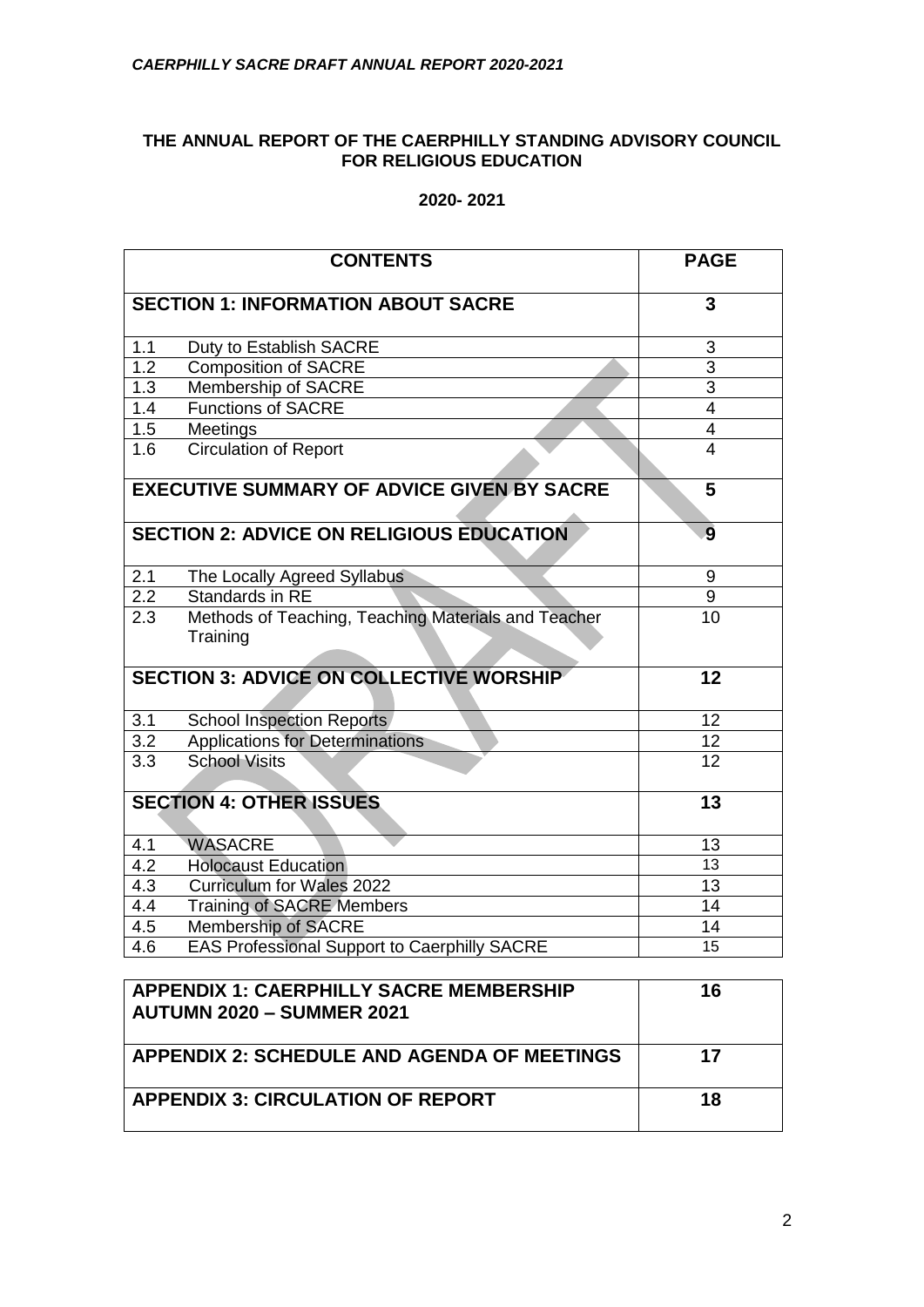# **THE ANNUAL REPORT OF CAERPHILLY STANDING ADVISORY COUNCIL FOR RELIGIOUS EDUCATION**

#### **2020- 2021**

#### **SECTION 1: INFORMATION ABOUT SACRE**

#### **1.1 Duty to Establish SACRE**

All Local Authorities are required to constitute Standing Advisory Council for Religious Education (SACRE) within their local area.

# **1.2 Composition of SACRE**

Representation on SACRE is required as follows: -

- (i) Such Christian and other religious denominations as, in the opinion of the Local Authority, will appropriately reflect the principal religious traditions in the area. Since 2018, on the Direction of the Welsh Government Cabinet Minister for Education, humanists can be full members of this Committee as well as other belief groups analogous to religious belief;
- (ii) Representatives of teachers' associations;
- (iii) Representatives of the local authority.

The Local Authority determined that the SACRE should comprise of six elected members, seven bodies representative of religion and belief and seven representatives of teachers' associations. In addition, the Authority allowed for two other individuals to be co-opted. Both co-opted places are currently vacant (see 1.3 regarding actions to fill vacant positions).

# **1.3 Membership of SACRE**

The membership list showing the position for 2020 – 2021 is attached at Appendix 1.

Whilst every effort has been made to seek representation from religious organisations other than Christianity, SACRE has experienced difficulties in finding such representation. This situation has been further frustrated by Covid-19 restrictions and changes to working practices as a result. With regards to Committee A, advice has been sought from Cytun (Churches Together in Wales), the Onyx Link Foundation and the Inter Faith Council for Wales to seek representation. A representative from Wales Humanists joined SACRE for the first time in Autumn Term 2019. Caerphilly SACRE recruited two new members to sit on Committee B representing NASUWT.

Caerphilly SACRE are in the process of co-opting youth representatives to SACRE to give learners a voice. Nominations will be sought from the Youth Forum. The Chair attended a Youth Cabinet in Autumn Term 2019 to speak to its members about the work of SACRE. However, this work to recruit young people to the SACRE has been disrupted by the Covid-19 pandemic but Caerphilly SACRE look forward to young people potentially joining the advisory council in the 2021-2022 academic year.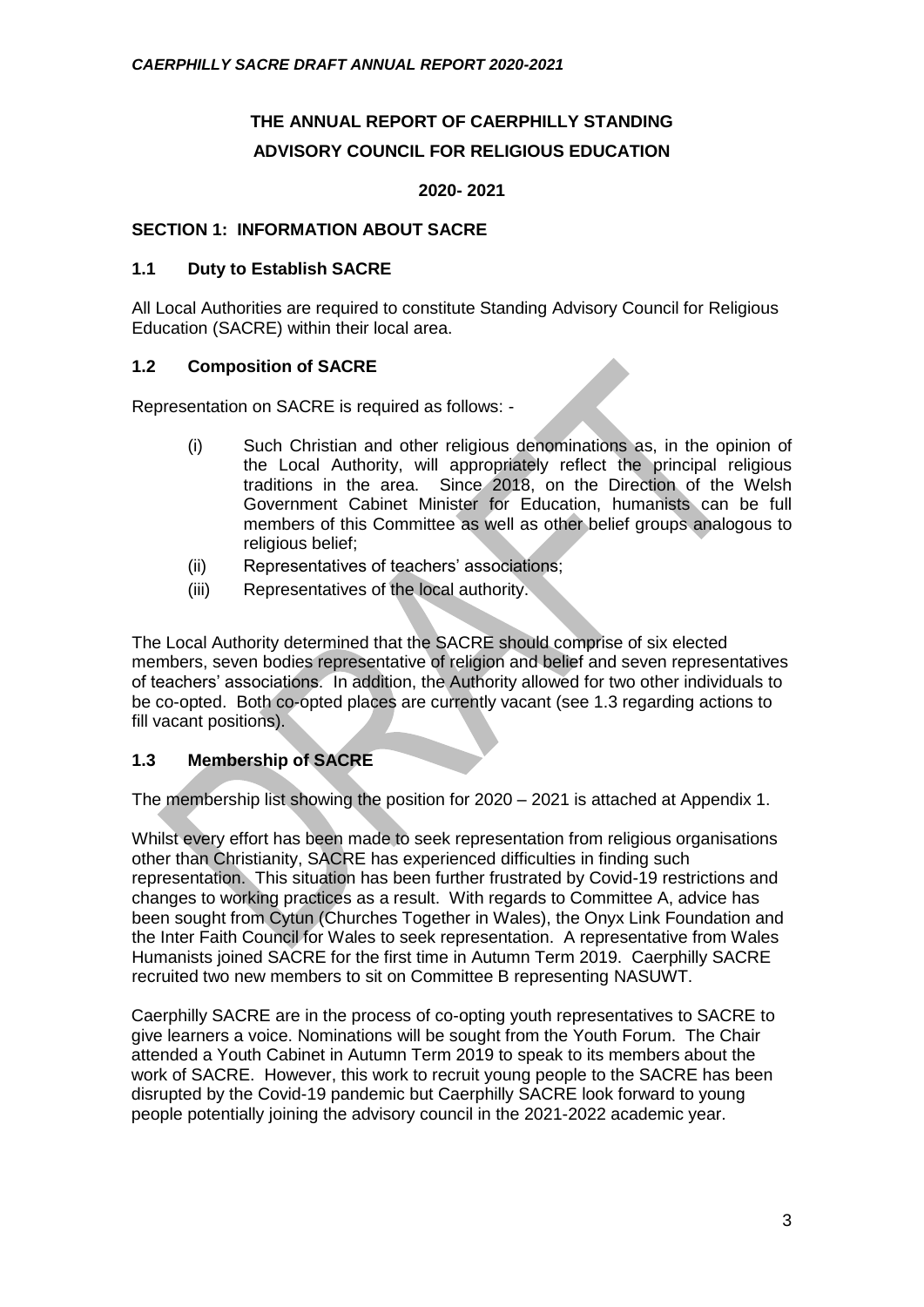# **1.4 Functions of SACRE**

- To advise the Local Authority on worship and the religious education to be given in accordance with the agreed syllabus including methods of teaching, advice on materials and the provision of training for teachers
- To consider whether to recommend to the local authority that its current agreed syllabus should be reviewed by convening an Agreed Syllabus Conference.
- To consider whether the requirement that religious worship in a county school should be 'broadly Christian in nature' should be varied (determinations)
- To report to the Local Authority to Welsh Government on its activities on an annual basis.

#### **1.5 Meetings**

Due to the disruption brought about by the Covid-19 pandemic SACRE were only able to meet on one occasion during the 2020-2021 academic year. This meeting took place on 12th November 2020. SACRE Officers and Members dealt with urgent correspondence and Welsh Government consultations via email and SACRE Officers held informal discussions via Microsoft Teams throughout the academic year.

SACRE had resolved that, where possible, meetings will be held at alternative venues such as schools or places of worship. However, during the academic year 2021 – 2022 it is likely that meetings may need to continue to take place on the Microsoft Teams virtual platform.

# **1.6 Circulation of Report**

Copies of this report are circulated electronically to those organisations and establishments listed in Appendix 3. It is also available on the Local Authority and the WASACRE website.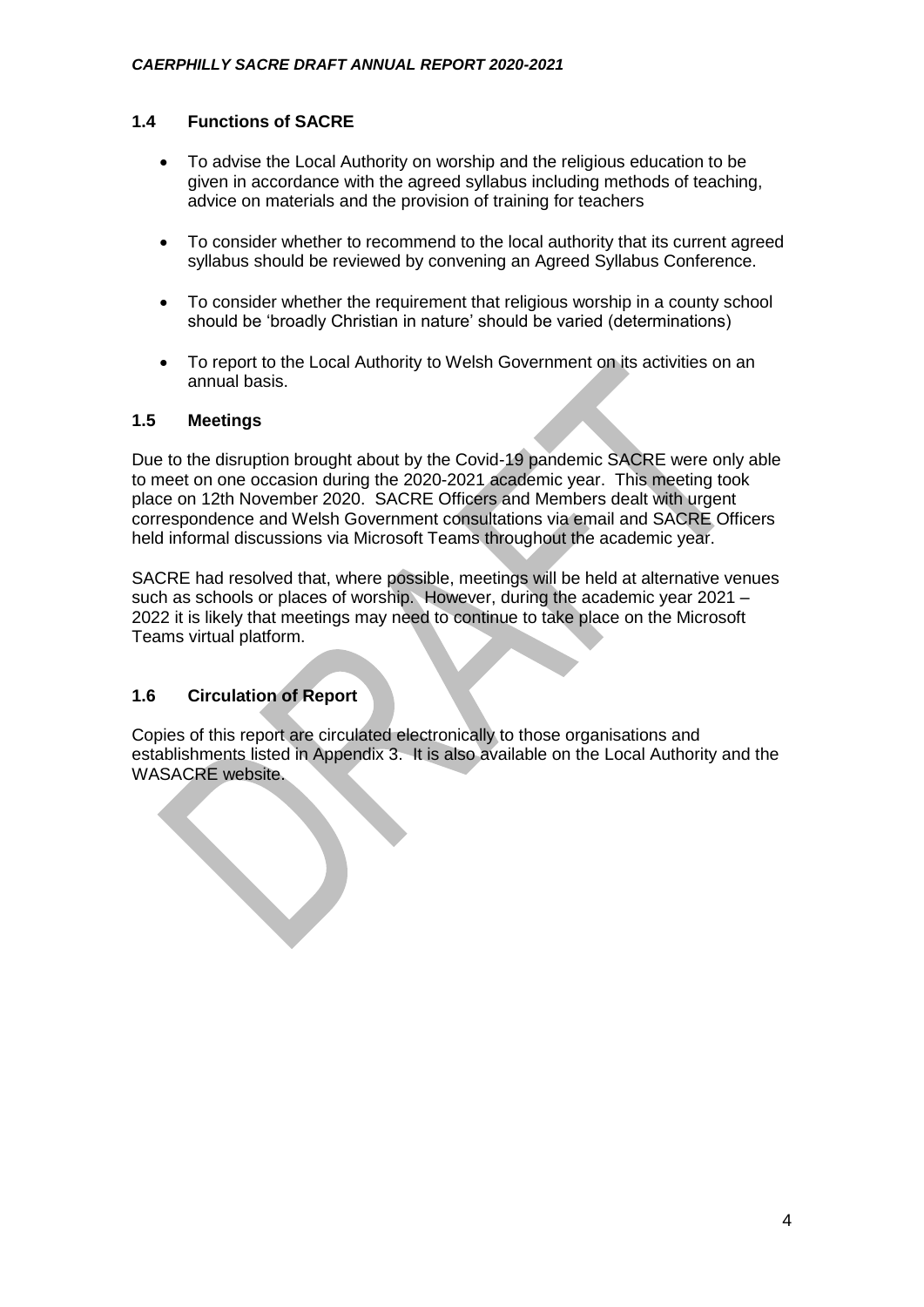# **EXECUTIVE SUMMARY OF ADVICE GIVEN BY SACRE**

Inevitably the Covid-19 pandemic impacted the work carried out by Caerphilly SACRE during 2020-2021. The Local Authority and SACRE has been able to provide support to schools via email and through the partnership work with the South East Wales Education Service (EAS). The EAS Professional Learning Adviser to SACRE, Ms Paula Webber has been available to provide advice and support to schools on Religious Education and Collective Worship throughout the national lockdown and has continued to work with both the Wales Association of Standing Advisory Councils on Religious Education (WASACRE) and the National Advisory Panel on Religious Education (NAPfRE). Additionally, the SACRE Clerk has continued to distribute and receive relevant correspondence to schools.

# **Summary of the advice given to the local authority by SACRE**

# **RELIGIOUS EDUCATION**

#### **Issue**

To monitor provision and standards in RE

#### **Action**

- 1. It is the custom of SACRE to consider and analyse school inspection reports. If there are any issues regarding RE, such as non-fulfilment of statutory requirements, then the LA follows this up. During 2020-2021 SACRE was unable to monitor RE in this way.
- 2. SACRE usually visits schools on an annual basis to receive a presentation on RE at the school. However, an impact of the Covid-19 pandemic was that this planned visit did not take place.
- 3. It has been the practice of SACRE to analyse examination results over a threeyear period to identify trends in performance benchmarked against all Wales data. Through this process schools were informed of the outcomes of this analysis and SACRE was able to raise issues schools should be addressing because of this analysis. This analysis did not take place in the academic year 2020 – 2021 due to meetings being cancelled. Additionally, there are new regulations surrounding data collection from schools. WASACRE are awaiting guidance from the Welsh Government as to what purposeful analysis of data might take place to monitor the quality of RE is schools in the future. SACRE will then consider how best to monitor the quality of religious education in Caerphilly schools in liaison with the LA and the EAS.

#### **Issue**

To fulfil the legal requirement to review the agreed syllabus for RE on a five yearly basis and ensure the agreed syllabus is being implemented in schools

# **Action**

1. In 2008 Standing Conference endorsed and adopted a new agreed syllabus for the Authority's schools, which was implemented from September 2008. In June 2013 Standing Conference endorsed the re-adoption of the Caerphilly Agreed Syllabus for Religious Education with an understanding that the syllabus would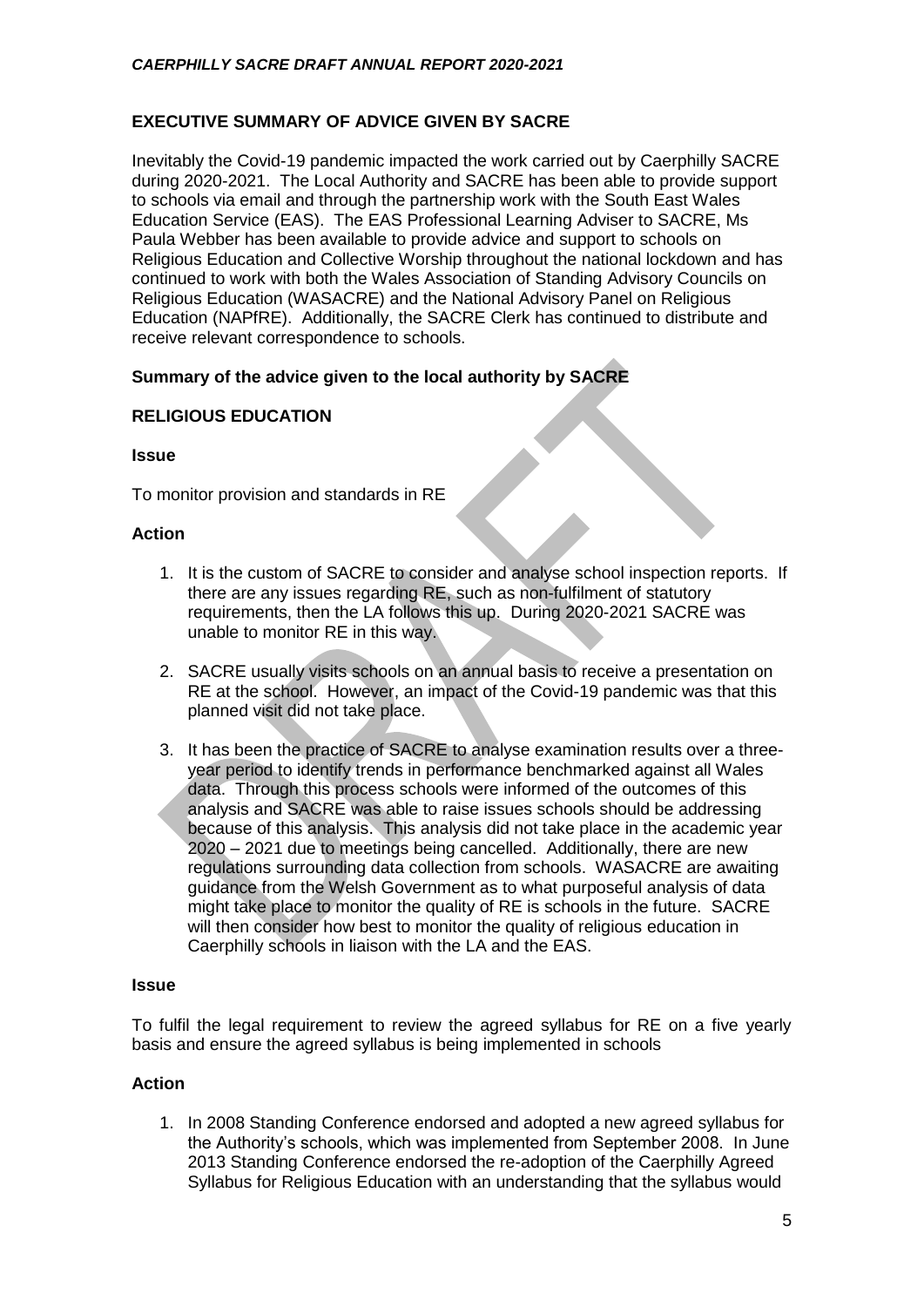be reviewed once further information is received in relation to the assessment and national curriculum review. In May 2019 an Agreed Syllabus Conference was constituted and the 2008 agreed syllabus was readopted.

- 2. SACRE has since received updates via email of developments with the Curriculum and the Humanities Area of Learning and Experience.
- 3. During 2020-2021 SACRE responded to the Welsh Government consultation on the Guidance for Religion Values and Ethics in the Curriculum for Wales 2022.
- 4. Following the publication of the RVE guidance SACRE will advise the local authority to convene an Agreed Syllabus conference where the adoption or adaption of the framework as the Caerphilly Agreed Syllabus will be discussed.

#### **TEACHING MATERIALS Issue**

To ensure that schools are informed of suitable resources for RE.

# **Action**

Schools were sent the following information and resources, with SACRE Members also sent a copy of the information:

- 1. Farmington Scholarships 2021-2022 information was sent to all schools.
- 2. Learning Network Schools information and the offer of support for RE was sent to all schools via the EAS.
- 3. A WASACRE survey was sent to all schools in December 2020, which aimed to explore and identify the professional learning needs of teachers in Wales, with specific regard to RE (RVE) in the Curriculum for Wales (2022).

# **PROFESSIONAL LEARNING FOR TEACHERS**

# **Issue**

To ensure that teachers can access appropriate professional learning.

# **Action**

The EAS has provided RE specific training to secondary school practitioners via Learning Network School leads and the Professional Learning Adviser for RE and SACREs. During 2020-2021 the EAS provided RVE specific PL to both primary and secondary school practitioners via Learning Network Schools heads of Humanities meetings and the Professional Learning Adviser for RVE and SACREs. The focus of the training provided for Humanities and RVE included the implementation of the Curriculum for Wales 2022, the changes to legislation around RVE, Blended Learning and Diversity, and improving standards in GCSE Religious Studies. Practitioners attending also received updates on the work of SACREs, WASACRE and other relevant bodies. There was also a focus on providing space for practitioners to share their experiences of trying to navigate the Covid-19 pandemic, teacher led assessment for GCSE and A Level, sharing good practice and collaboration in the development of resources for Religious Studies.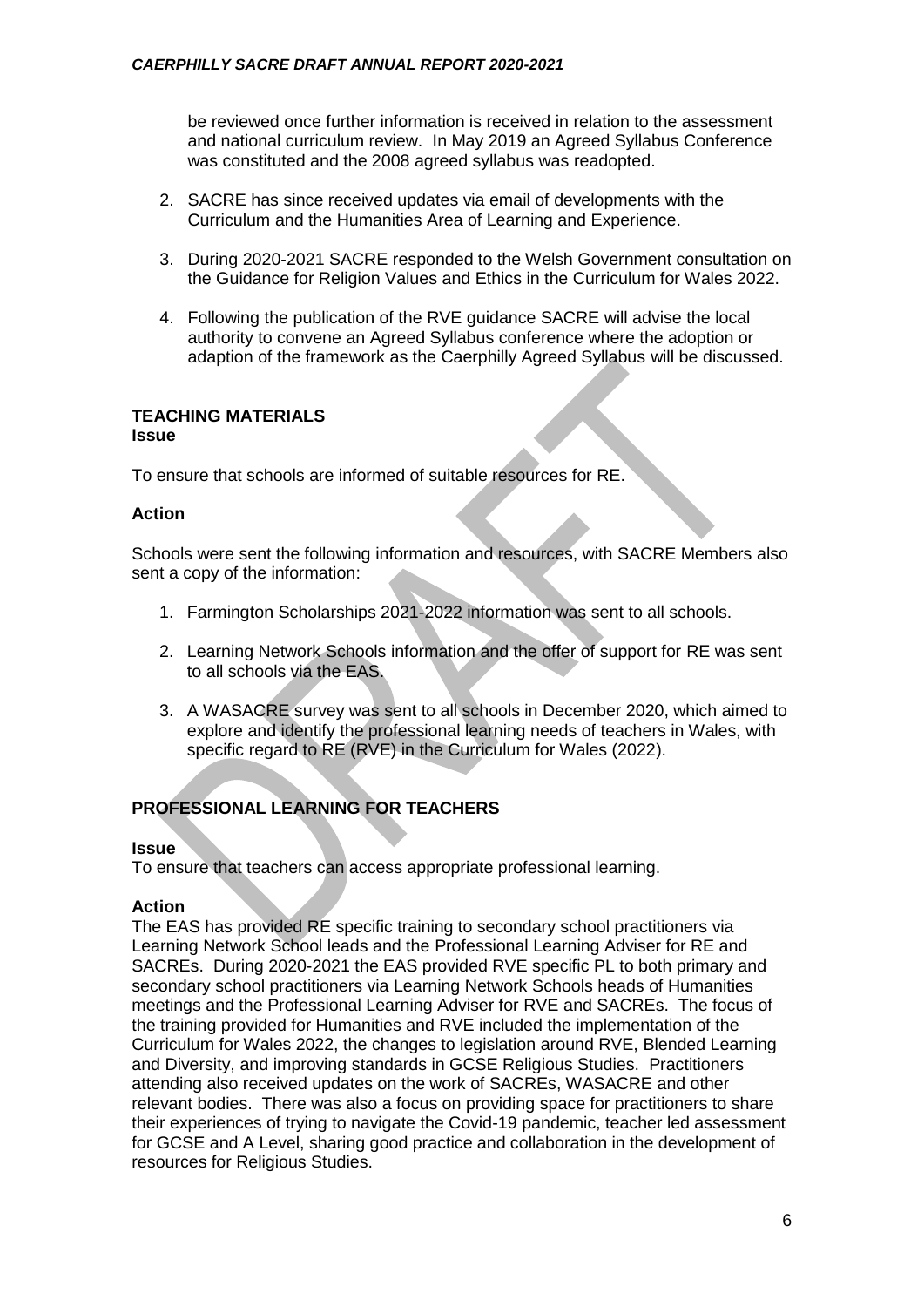The Wales Association of SACREs (WASACRE) conducted an online survey in December 2020, which aimed to explore and identify the professional learning needs of teachers in Wales, with specific regard to RE (RVE) in the Curriculum for Wales (2022). A copy of this survey was sent to all Caerphilly schools on behalf of Caerphilly SACRE. WASACRE emphasised the need for as many teachers as possible to complete this survey in order for the Association to present the anonymised data to Welsh Government. The data will act as evidence to support its decisions around funding for professional learning in RE (RVE) and to ensure that the PL 'offer' suits the needs of the workforce.

# **COLLECTIVE WORSHIP**

#### **Issue**

To ensure that schools fulfil statutory requirements for collective worship and provide a worthwhile experience for pupils.

# **Action**

- 1. SACRE monitors the sections of inspection reports that are concerned with collective worship and SMSC and the LA follows up on any non-fulfilment of statutory requirements by requesting their action plan.
- 2. Schools have been informed by SACRE of appropriate resources and websites that support collective worship in schools. During 2019-2020 Caerphilly SACRE sent schools the WASACRE document entitled *Advice for Schools in Wales During the Covid-19 Pandemic* during the national lockdown. This advice remains available to schools within the county borough on the WASACRE and EAS websites.
- 3. SACRE resolved to hold meetings at schools in the Borough and observe an act of collective worship where possible to monitor fulfilment of statutory requirements, provision and quality of collective worship. Due to the cancellation of meetings and circumstances around the Covid-19 pandemic, SACRE were unable to observe collective worship during the academic year 2020-21.

# **OTHER ISSUES:**

**Aim:** To ensure a more informed SACRE through providing regular updates on local and national issues.

- 1. SACRE has maintained its membership of WASACRE and receives termly feedback from the meetings of the Association.
- 2. The RE Adviser to SACRE is a member of NAPfRE and regularly attends meetings on SACRE's behalf.
- 3. SACRE members receive regular training to keep up to date with legislative and educational changes and to understand the role and function of SACREs.
- 4. SACRE takes seriously Holocaust Education and advises the LA and its schools on this.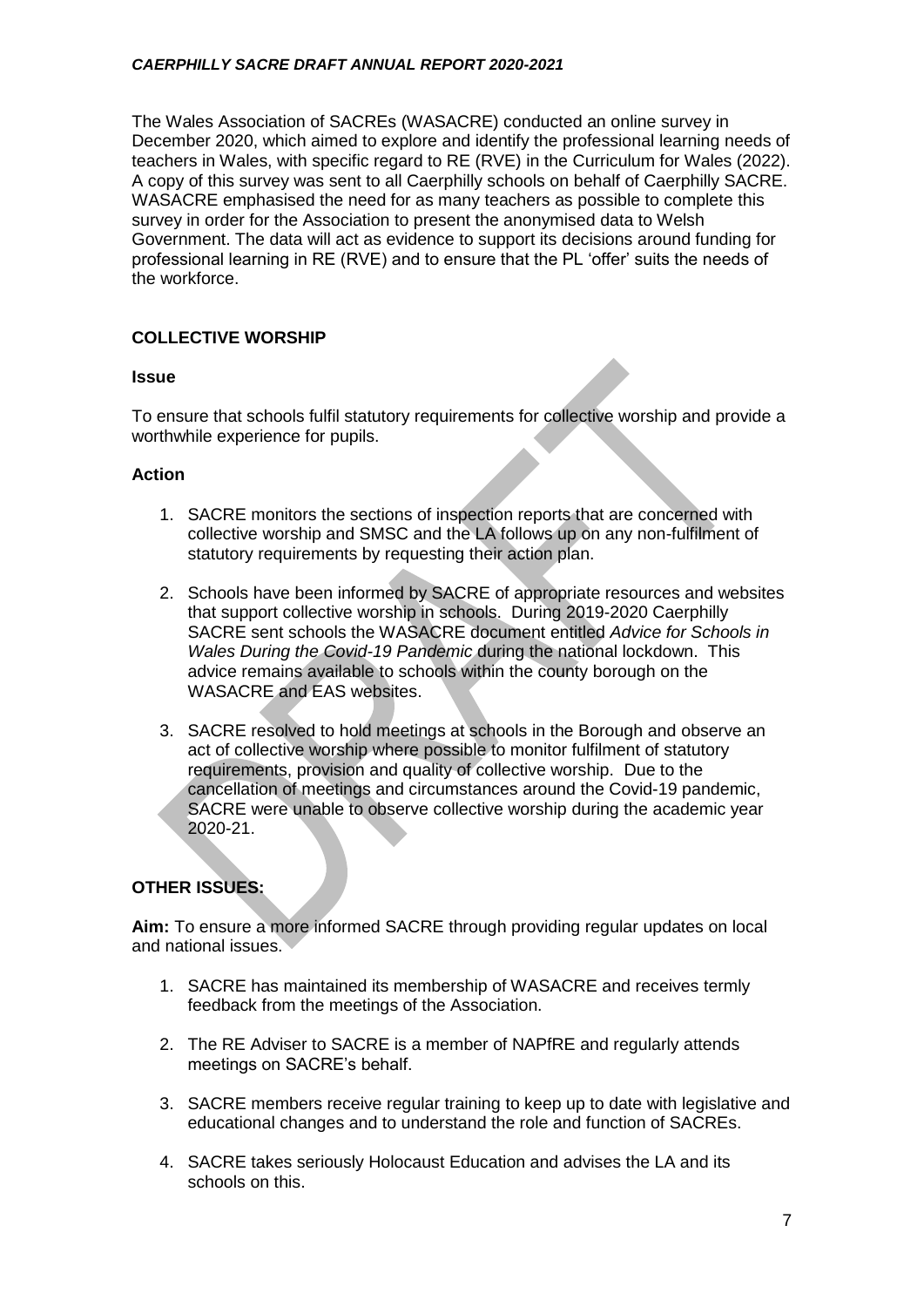- 5. SACRE has received updates on the development and implementation of the Curriculum for Wales 2022 and the implications for religious education. Updates were also given by email due to the Covid-19 pandemic. SACRE has responded to Welsh Government consultations on Curriculum for Wales. SACRE members consulted on a WG consultation on the Curriculum for Wales Religion, Values and Ethics (RVE) Guidance.
- 6. SACRE, where possible, holds meetings at schools in Caerphilly for members to familiarise themselves with RE and collective worship in schools. This year it was not possible to hold a meeting within a school due to the cancellation of meetings and Covid-19 restrictions in place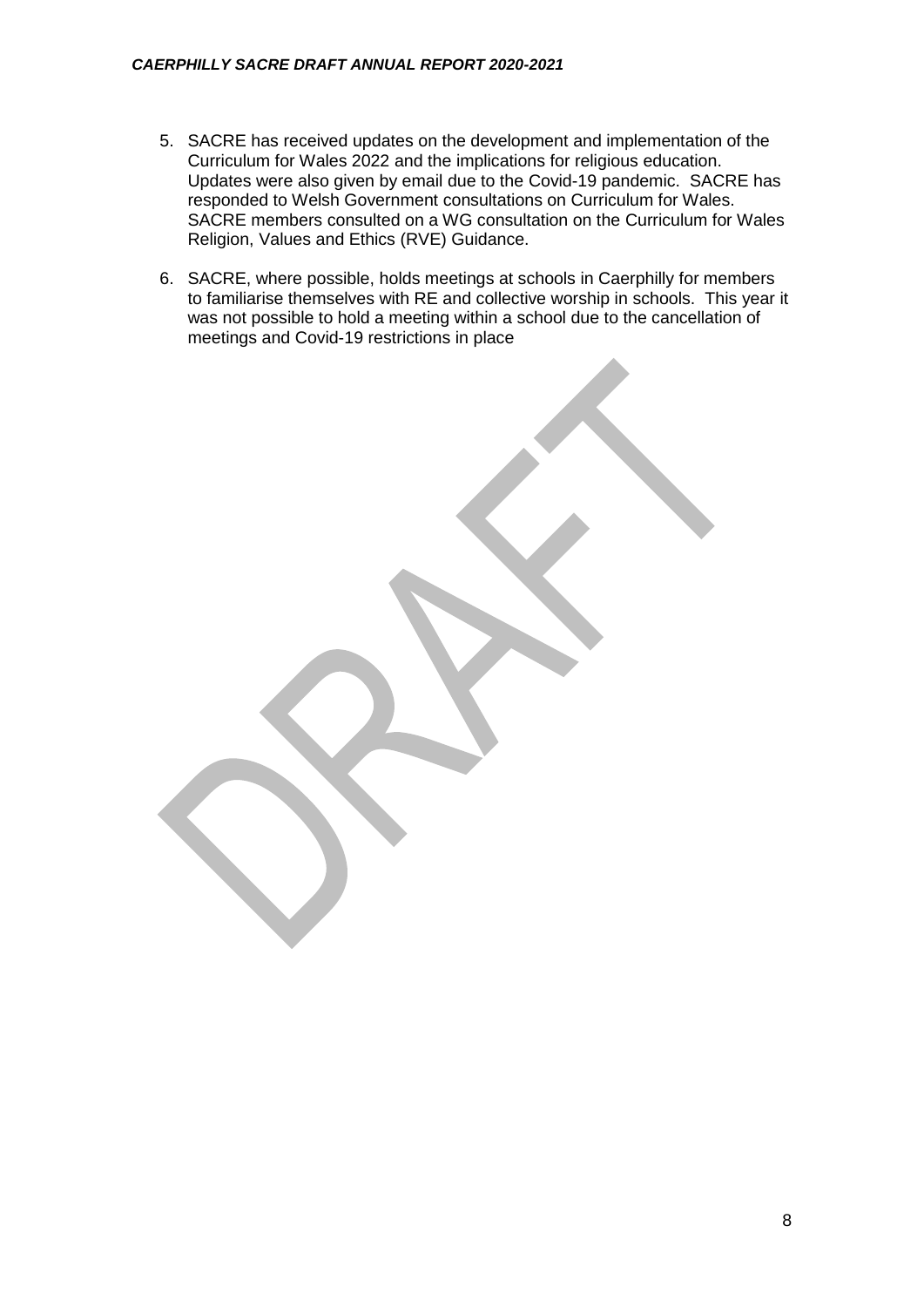# **SECTION 2: ADVICE ON RELIGIOUS EDUCATION**

# **2.1 The Locally Agreed Syllabus**

In 2008 the Standing Conference endorsed and adopted a new agreed syllabus for the Authority's schools to be implemented from September 2008. The agreed syllabus closely relates to the National Exemplar Framework for RE. Support materials, including schemes of work and electronic *Progress in Learning* files for secondary schools, were issued to schools.

During the 2012/13 academic year SACRE was made aware of the announcement by the Minister of a pending review of assessment and the National Curriculum in Wales. During the Summer Term 2013 Standing Conference endorsed the re-adoption of the current syllabus with an understanding that the syllabus would undergo review once the outcomes of the review of assessment, the National Curriculum and the Foundation Phase are made available.

On 20th May 2019, a Standing Conference was held to review the 2008 Caerphilly Agreed Syllabus for Religious Education. At the meeting, it was agreed to re-adopt the existing Agreed Syllabus until the implementation of the new curriculum in 2022.

A copy of the current Agreed Syllabus was sent to schools in 2019. Schools were advised to that they should continue to follow this syllabus until further notice.

SACRE have received updates from Welsh Government on the development of the supporting framework to support RE/RVE in the Curriculum for Wales 2022. SACRE gave feedback on a draft that will support the Curriculum for Wales 2022 during the Autumn Term. SACRE are waiting consultation on the framework before it goes for public consultation. It is hoped that SACRE will be able to adopt or adapt this document as the new agreed syllabus for Caerphilly schools.

# **2.2 Standards In RE**

SACRE has adopted several strategies for monitoring standards being achieved in religious education in the Authority's schools that include the following.

# **School Inspection Reports**

It has been the practice of SACRE to scrutinise relevant sections of Estyn school inspection reports for schools across the Caerphilly county borough and if any issues emerge regarding collective worship, such as non-fulfilment of statutory requirements, then the LA follows this up requesting their action plan. This analysis did not take place in the academic year 2020 – 2021 due to restrictions around the Covid-19 pandemic and SACRE Meetings being cancelled.

SACRE have resolved to continue to use inspection reports to monitor that statutory requirements are being met and to use whatever comments are applicable.

# **Examination Results 2020**

In previous years, examination results for GCSE and GCE AS /Advanced Level achieved by pupils at secondary schools within the Authority have been analysed and were considered during SACRE meetings. A three-year analysis would be conducted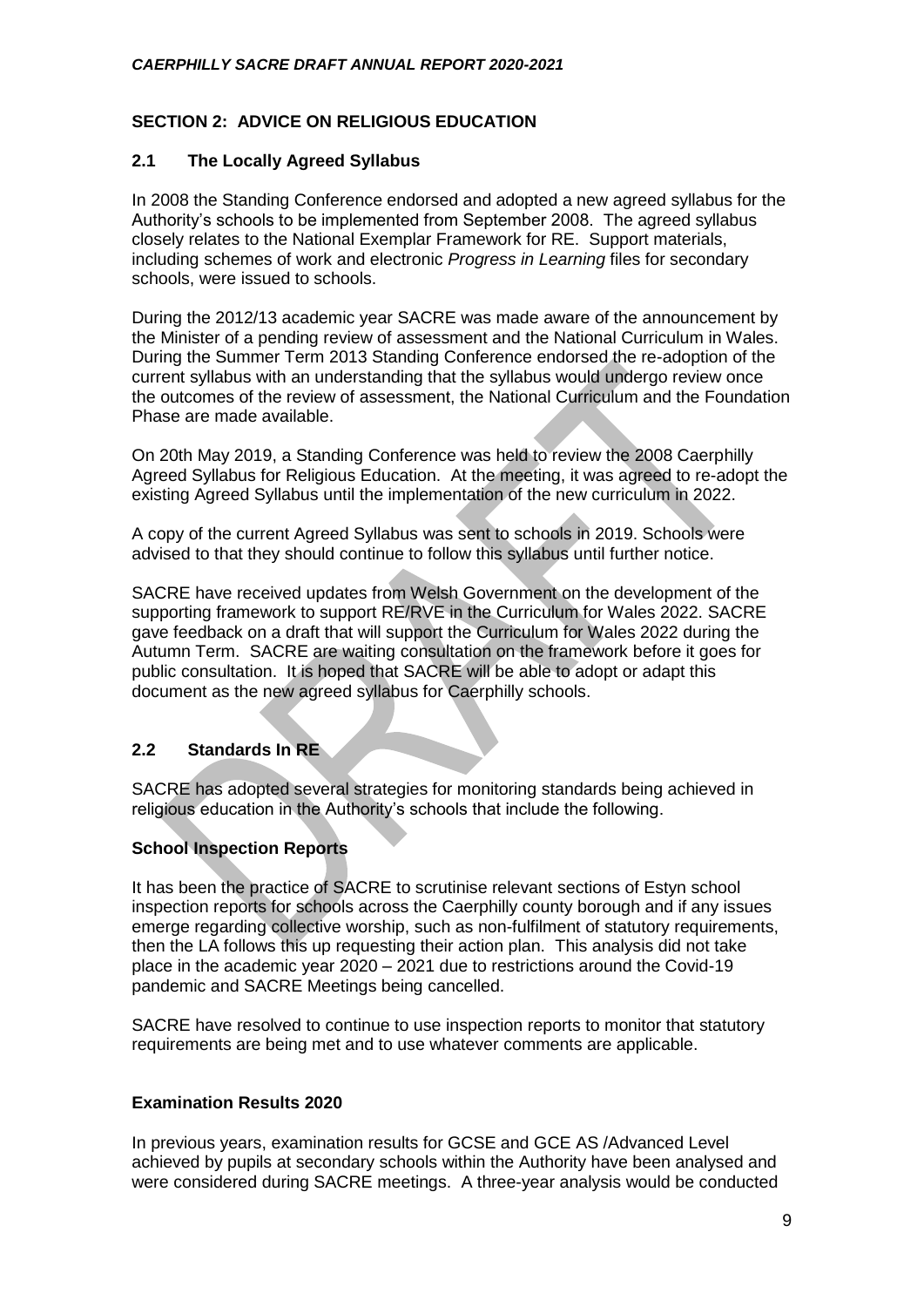so that a comparison could be made, and trends identified. Cohort entry numbers were also analysed, and a comparison made to Consortia and All -Wales figures (where available). The 2020 examination results data were not analysed for two reasons. Firstly, there has been a change in national guidance surrounding how results are reported and how data is used. WASACRE is currently awaiting information from Welsh Government about how any analysis of data will be gathered and reported going forward. Secondly, analysis of data usually takes place during the Spring Term SACRE meeting. This meeting did not take place due to restrictions around the Covid-19 pandemic.

Additionally, no GCSE or A-Level exams were held in Summer 2020 and grades were allocated through teacher assessment instead. The current advice to RE teachers is to continue with their current arrangements until guidance on the assessments has been issued.

During 2021-2022 SACRE intends to discuss ways in which the LA will be able to provide meaningful information to SACRE about the quality of Religious Education and Religious Studies at KS4 within its schools

# **2.3 Methods of Teaching, Teaching Materials and Teacher Training**

# **Professional Learning**

South East Wales Education Achievement Service (EAS) advertises their courses through CPD online. The Education Achievement Service appointed Ms. Paula Webber as a full time Professional Learning Adviser for RE and SACRE from September 2018. Ms Webber offered bespoke support for Religious Education within the region during 2020-2021.

The Wales Association of SACREs (WASACRE) conducted an online survey in December 2020, which aimed to explore and identify the professional learning needs of teachers in Wales, with specific regard to RE (RVE) in the Curriculum for Wales (2022). A copy of this survey was sent to all Caerphilly schools on behalf of Caerphilly SACRE. WASACRE emphasised the need for as many teachers as possible to complete this survey in order for the Association to present the anonymised data to Welsh Government. The data will act as evidence to support its decisions around funding for professional learning in RE (RVE) and to ensure that the PL 'offer' suits the needs of the workforce.

# **Learning Network Schools for Religious Education**

The work of the Learning Network Schools (LNS) in each consortia has continued through 2020-21 and the guidance and support arising from the LNS, together with the work undertaken between colleagues across SACREs and NAPfRE, has been cascaded to teachers of RE.

# **Teaching Materials**

Due to the Covid-19 pandemic the ability for SACREs to provide the advice they would normally give to schools has been affected. However, the following advice had been offered: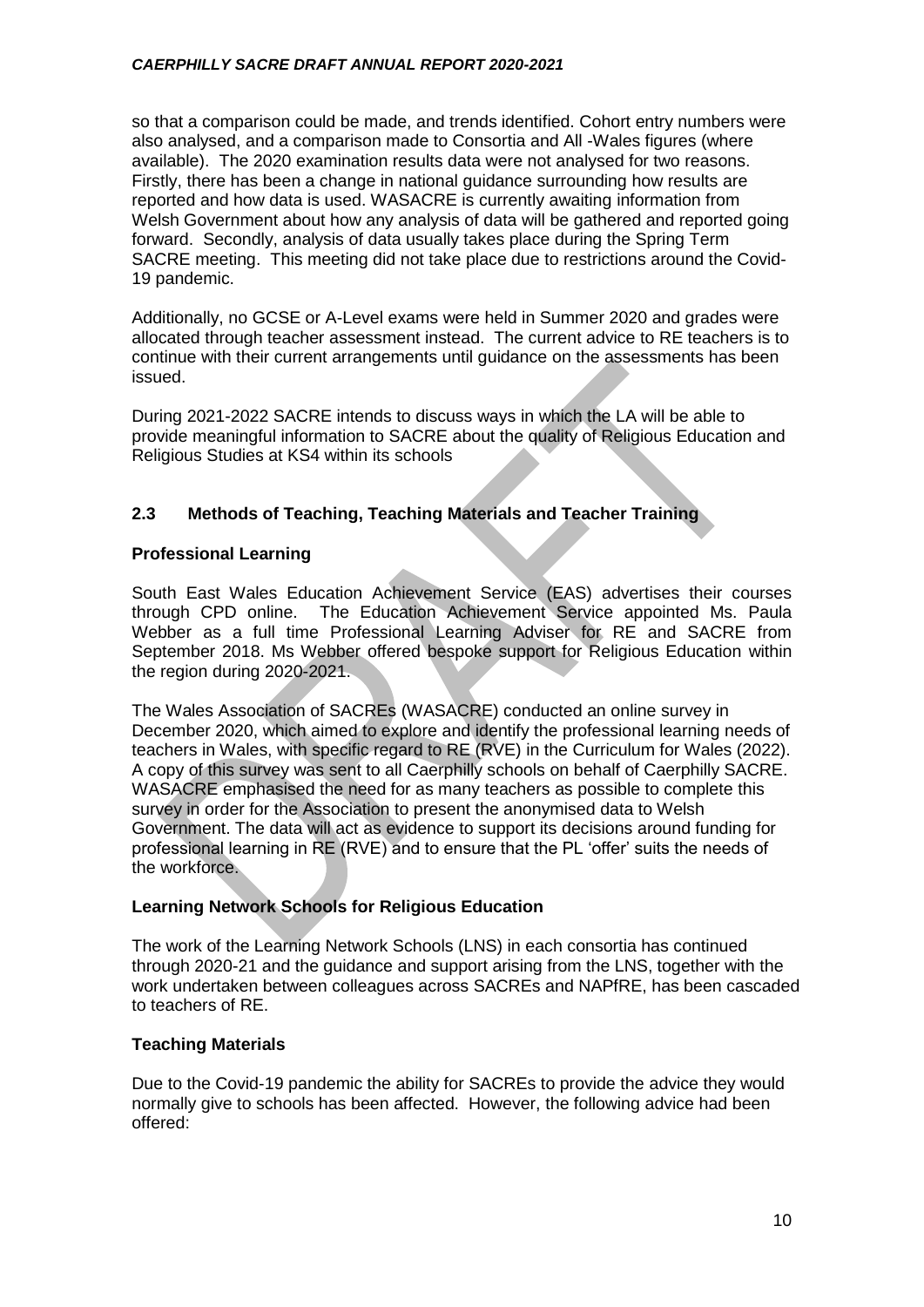# **Farmington Scholarships**

SACRE provided Caerphilly schools with information about Farmington Scholarships 2021 - 2022 which are free to Teachers of religious education in the UK. Practitioners can study any aspect of religious education they wish but preference will be given to applicants whose work can be seen to be of direct value to the teaching of RE in schools. The Scholarship will cover the cost of tuition, board and lodging where appropriate, essential local travel and, by negotiation with the school, the salary of a replacement teacher up to point 6 of the main pay scale. School/home-based Scholarships may be taken in the form of day release, for instance for one day a week over a term or over the year or for continuous periods up to a maximum of 30 days. University-based Scholarships may be taken as a block of up to eight weeks or in the form of day release up to 30 days. More information for schools can be found at [www.farmington.ac.uk](http://www.farmington.ac.uk/) or E-mail: farmington@hmc.ox.ac.uk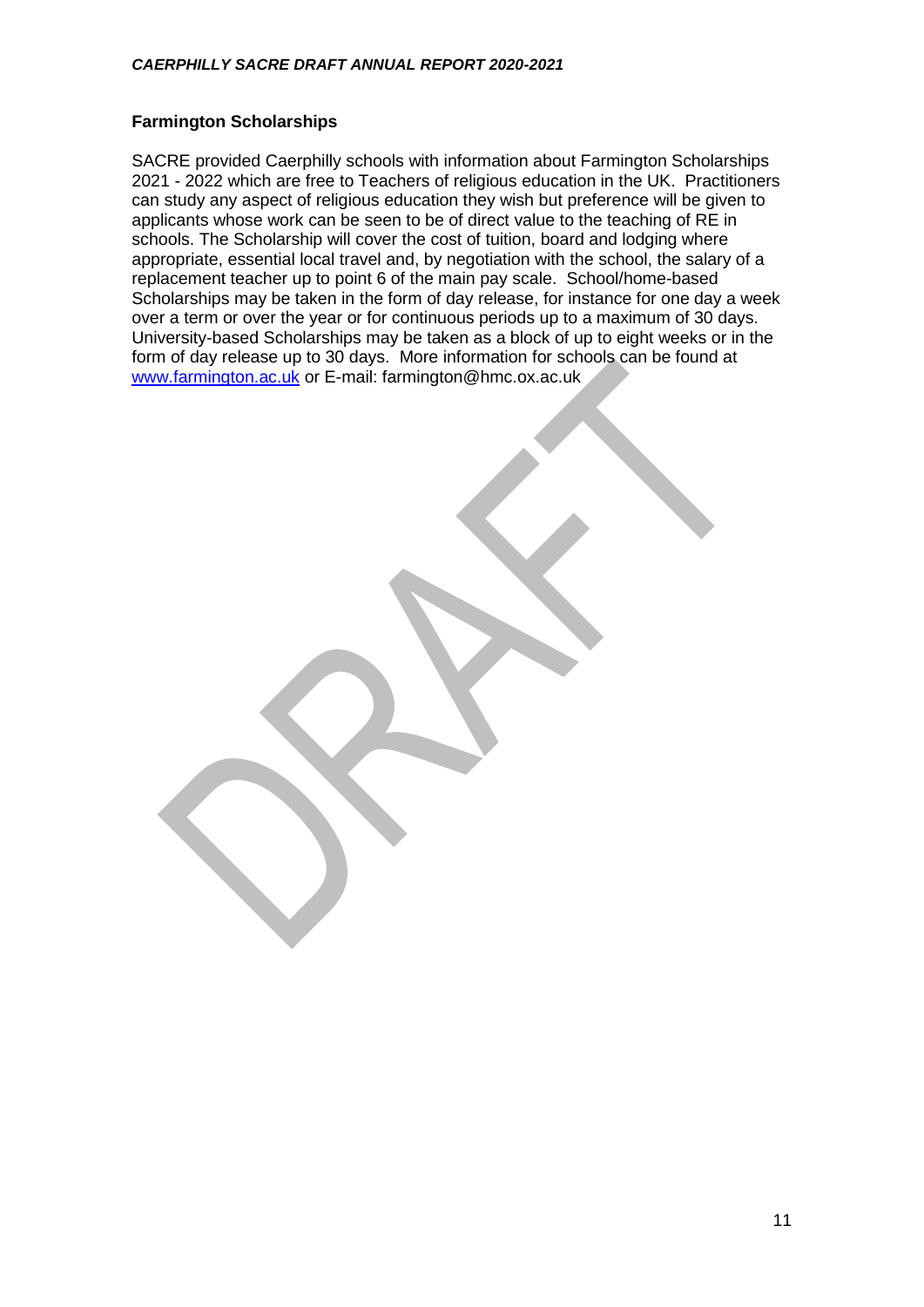# **SECTION 3: ADVICE ON COLLECTIVE WORSHIP**

# **3.1 School Inspection Reports**

It has been the practice of SACRE to scrutinise relevant sections of Estyn school inspection reports for schools across the Caerphilly county borough and if any issues emerge regarding collective worship, such as non-fulfilment of statutory requirements, then the LA follows this up requesting their action plan. This analysis did not take place in the academic year 2020 – 2021 due to restrictions around the Covid-19 pandemic and SACRE Meetings being cancelled.

SACRE have resolved to continue to use inspection reports to monitor that statutory requirements are being met and to use whatever comments are applicable.

# **Advice on Collective Worship During the Covid-19 Pandemic**

During the Covid-19 lockdown some schools through the South East Wales region requested support from the EAS on collective worship as schools were closed and learning taking place digitally. The EAS Adviser to SACREs formed a working party with colleagues in WASACRE. A guidance document, 'Advice for Schools in Wales on Collective Worship during the Covid-19 Pandemic' was produced and Caerphilly SACRE distributed this document to all schools within the borough in May 2020. It is also available on the WASACRE website and the guidance in this document remains current. This document contains practical help with digital platforms. It also has a strong focus on how collective worship might help during this difficult time for learners and their families.

# **3.2 Applications for Determinations**

No applications were received from schools for determinations to be made on the lifting of the requirements for collective worship to be wholly or mainly of a broadly Christian character.

# **3.3 School Visits**

SACRE appreciates the opportunities accorded to members to observe acts of collective worship in schools. Members did not have the opportunity to host a SACRE meeting at a school during the academic year 2020-21 due to the Covid-19 pandemic.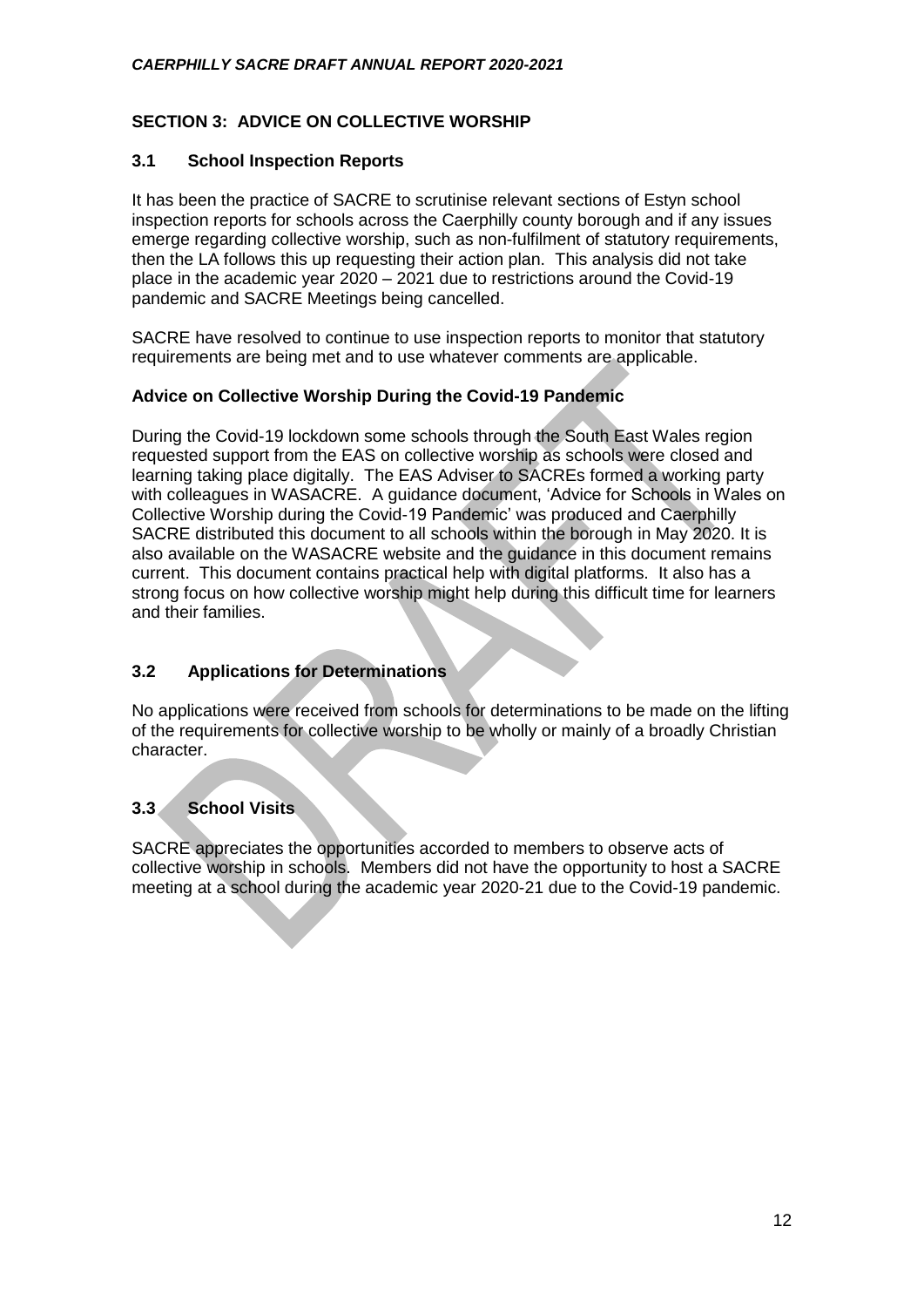# **SECTION 4: OTHER ISSUES**

# **4.1 WASACRE**

SACRE has continued to affiliate to WASACRE and representatives have attended its meetings. During the 2020-2021 academic year issues considered at WASACRE meetings have been fully reported back to SACRE and full discussions have taken place. SACRE welcomes the pro-active work of WASACRE in taking up issues that have implications for RE and keeping member SACRE's fully informed. SACRE has been represented on the WASACRE Executive committee by their professional adviser Ms Paula Webber who held a position on the Executive Committee. Caerphilly SACRE has received regular feedback from Ms Webber and those representing SACRE at WASACRE meetings. Due to the Covid-19 pandemic WASACRE meetings in the spring and summer term were cancelled but WASACRE meetings resumed in October 2020 and these meetings are currently being hosted virtually by each SACRE local authority in turn.

Caerphilly SACRE had the pleasure of virtually hosting the WASACRE Spring Term meeting on 23rd March 2021. WASACRE received a warm welcome and introduction from Councillor John Taylor who acknowledged the amazing work that schools and teachers have been undertaking in such difficult circumstances. Councillor Taylor thanked Rebecca Barrett as the efficient and effective clerk to Caerphilly SACRE, alongside Paula Webber who provides the professional support. He expressed his support for the planned co-option of two young people who were to soon join the SACRE to give pupil voice to the committee.

A welcome was also given by Paul Warren (Strategic Lead for School Improvement), who as a former headteacher, fully appreciated the immense challenges on teachers at present and over recent months and acknowledged the remote learning managed by teachers during the pandemic, the planning that this entails, the effects on pupils who have varying degrees of support when learning from home and the impact on the wider community also. Mr Warren referenced the changes taking place for RE which is to become RVE and mandatory for all pupils 3 – 16 years, and with no future right of withdrawal for parents to exercise, he recognises that it is crucial that RVE is objective, critical and pluralistic. This will demand a need for CPD more than ever before. Mr Warren spoke of the need for SACRE members to have the skills to steer and shape policy at a national level. He expressed thanks to all those involved in doing their best for learners across Wales.

SACRE were emailed by WASACRE on 13th April 2021 to ask Members to submit nominations to WASACRE Executive Committee. There were none received from Caerphilly SACRE and WASACRE were advised accordingly.

WASACRE received one nomination for one place on the Executive Committee through its other SACREs and Kathy Riddick was appointed to the Executive Committee at the WASACRE AGM on 16th June 2021.

# **4.2 HOLOCAUST EDUCATION**

# **Holocaust Memorial Day 2021 Resources**

Holocaust Memorial Day takes place on 27th January each year and is a time to remember the millions of people murdered during the Holocaust, under Nazi Persecution and in the genocides which followed in Cambodia, Rwanda, Bosnia and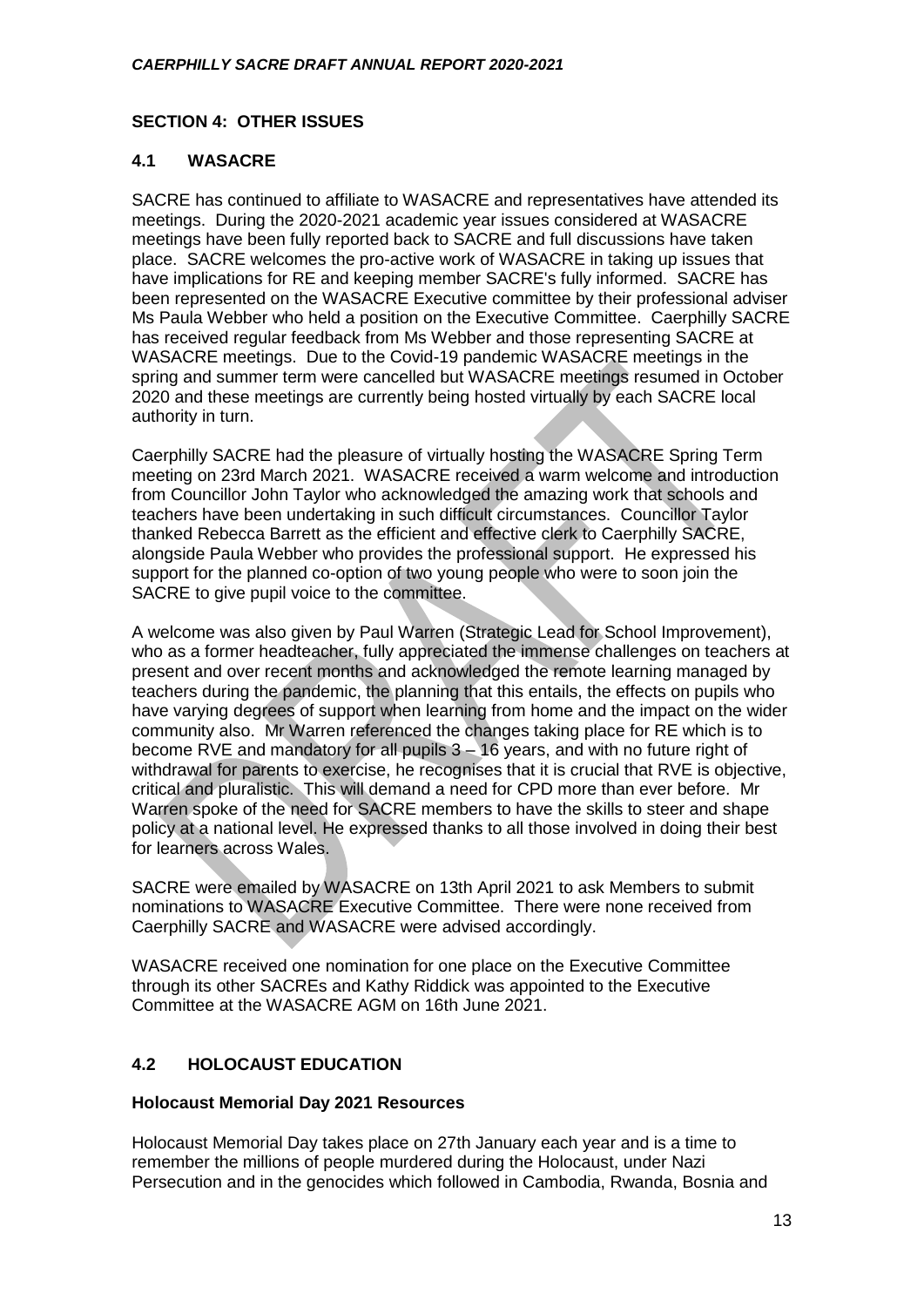Darfur. The theme for 2021 was "**Be the light in the darkness**" which asked everyone to consider different kinds of 'darkness', for example, identity-based persecution, misinformation, denial of justice; and different ways of 'being the light', for example, resistance, acts of solidarity, rescue and illuminating mistruths.

The pandemic and lockdown in January 2021 presented challenges around the commemoration of the event and for the first time in the history of HMD, the UK Holocaust Memorial Day (HMD) 2021 ceremony was held online and Wales also hosted its first digital Holocaust Memorial Day ceremony. Caerphilly Council showed their commitment to commemorating Holocaust Memorial Day by lighting up Penallta House, Blackwood Miners' Institute and Caerphilly Castle to show an act of solidarity. The Council's website and social media sites also commemorated the event and suggested ways in which residents could commemorate HMD and raise awareness within their own households.

For Holocaust Memorial Day 2022, SACRE will write to all schools to encourage them to commemorate the day in some way and will advise them of theme and free educational Holocaust resources that can be found on [the Holocaust Memorial Day](http://www.hmd.org.uk/)  [website](http://www.hmd.org.uk/) – these include lesson plans, film clips, case studies, collective worship/assembly material and worksheets suitable for primary to post 16 students.

# **4.3 CURRICULUM FOR WALES 2022**

Proposals around the new Curriculum for Wales 2022 continued to gather pace and in July 2021, Caerphilly SACRE consulted through email and provided a response to a WG consultation for guidance on the design and delivery of mandatory RVE before the deadline on 16th July 2021. This response will be reported to the Autumn 2021 meeting of SACRE for noting.

# **21st Century Schools Consultations**

Details of Caerphilly County Borough Council's 21<sup>st</sup> Century Schools proposals in relation to Trinity Fields Special School & Resource Centre and Ysgol Gymraeg Cwm Gwyddon were sent to Caerphilly SACRE during 2021 as statutory consultees, and Members were invited to respond as individuals.

# **4.4 TRAINING OF SACRE MEMBERS**

SACRE members receive training on the Roles and Responsibilities of SACRE at the beginning of each academic year and this will be arranged for 2022.

# **4.5 MEMBERSHIP OF SACRE**

The current membership list showing the position as of August 2021 is attached at Appendix 1.

The following positions are currently vacant:

**Co-opted places x 2** – SACRE have agreed to co-opt two youth representatives onto the Committee and the Chair attended a meeting of the Council's Youth Cabinet to talk about the work of SACRE and gather initial expressions of interest from the young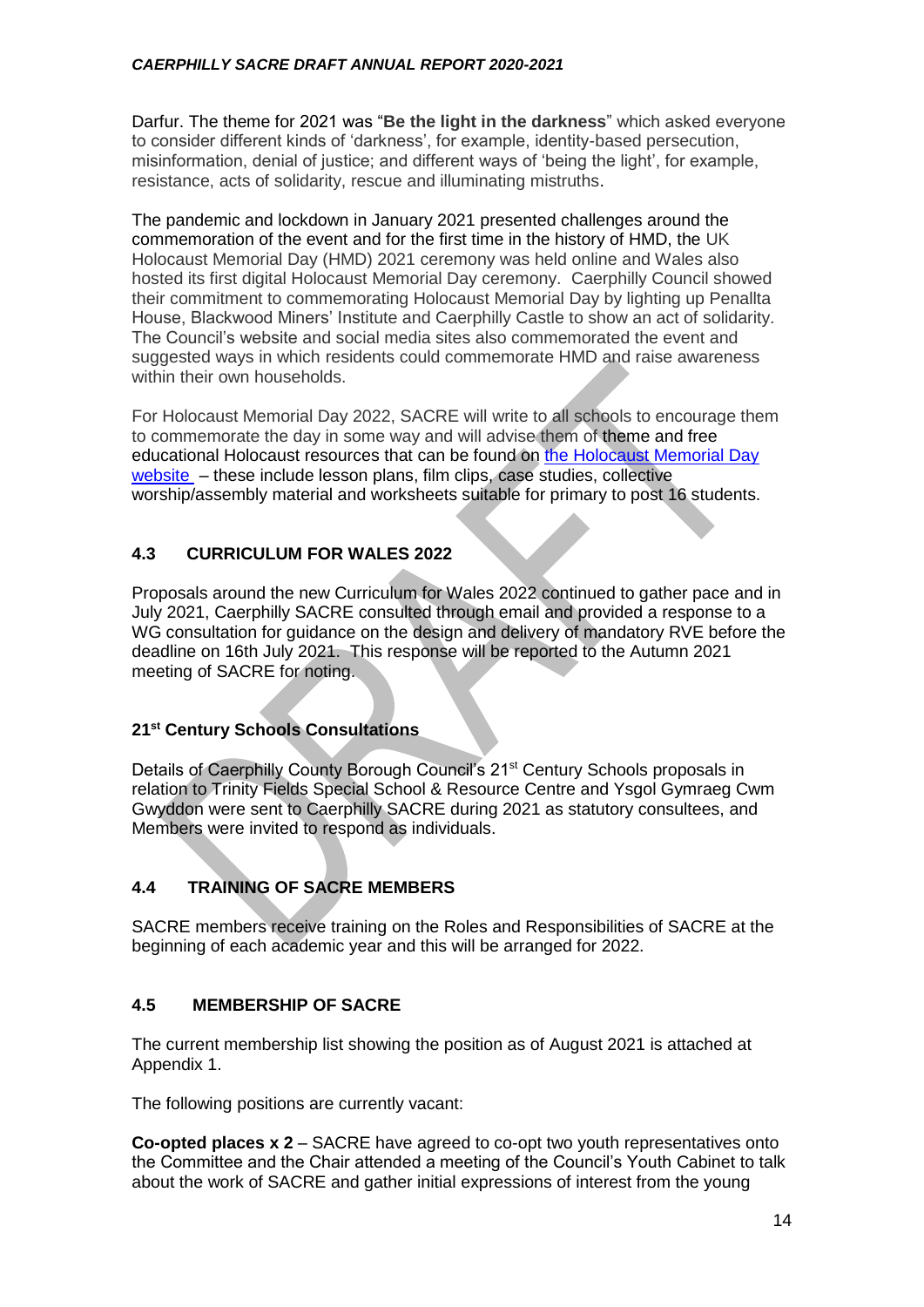people in attendance. Progress has been halted due to the Covid-19 pandemic but it is hoped that SACRE will be able to appoint two young people to the Committee during 2022.

**Committee A** –Work is ongoing to fill the one remaining vacancy for the non-Christian faith representative.

**Committee B** – Two positions remain vacant (for a NUT Representative and ASCL Representative and work will be carried out with EAS during 2022 to seek nominations from the relevant unions to fill these places.

# **SACRE Officers**

Mr Paul Warren together with Ms Carin Quinn continued in their role as LA Education Officers to SACRE. Ms Paula Webber the EAS RE Adviser to SACRE continued to provide professional support to Caerphilly SACRE Professional Learning within the EAS region. Miss Rebecca Barrett continues to act as Clerk to SACRE and Members are grateful to Miss Barrett's work which is vital to the effective and efficient functioning of Caerphilly SACRE.

# **4.6 EAS PROFESSIONAL SUPPORT TO CAERPHILLY SACRE**

SACRE were advised in July 2021 that Ms Paula Webber (RE Advisor to SACRE) would be leaving the Education Achievement Service at the end of August 2021. SACRE are extremely sorry to be losing Ms Webber given the huge contribution she has made to the work of SACREs during her time with EAS and prior to that as an independent RE consultant. SACRE are highly appreciative of the continual professional support and invaluable advice she has given to SACRE and to Caerphilly's schools over the past four years as the RE Advisor to SACRE, drawing on her extensive realm of experience including her work with other SACREs, WASACRE and NAPfRE amongst other groups, and she will be very much missed. SACRE would like to wish Ms Webber the very best of luck in her new endeavours and every success in her new role.

Ms Hayley Jones has now been appointed through EAS as the new Curriculum Partner for SACs and RVE and took up post in November 2021. SACRE would like to extend a very warm welcome to Ms Jones and look forward to working with her in the future.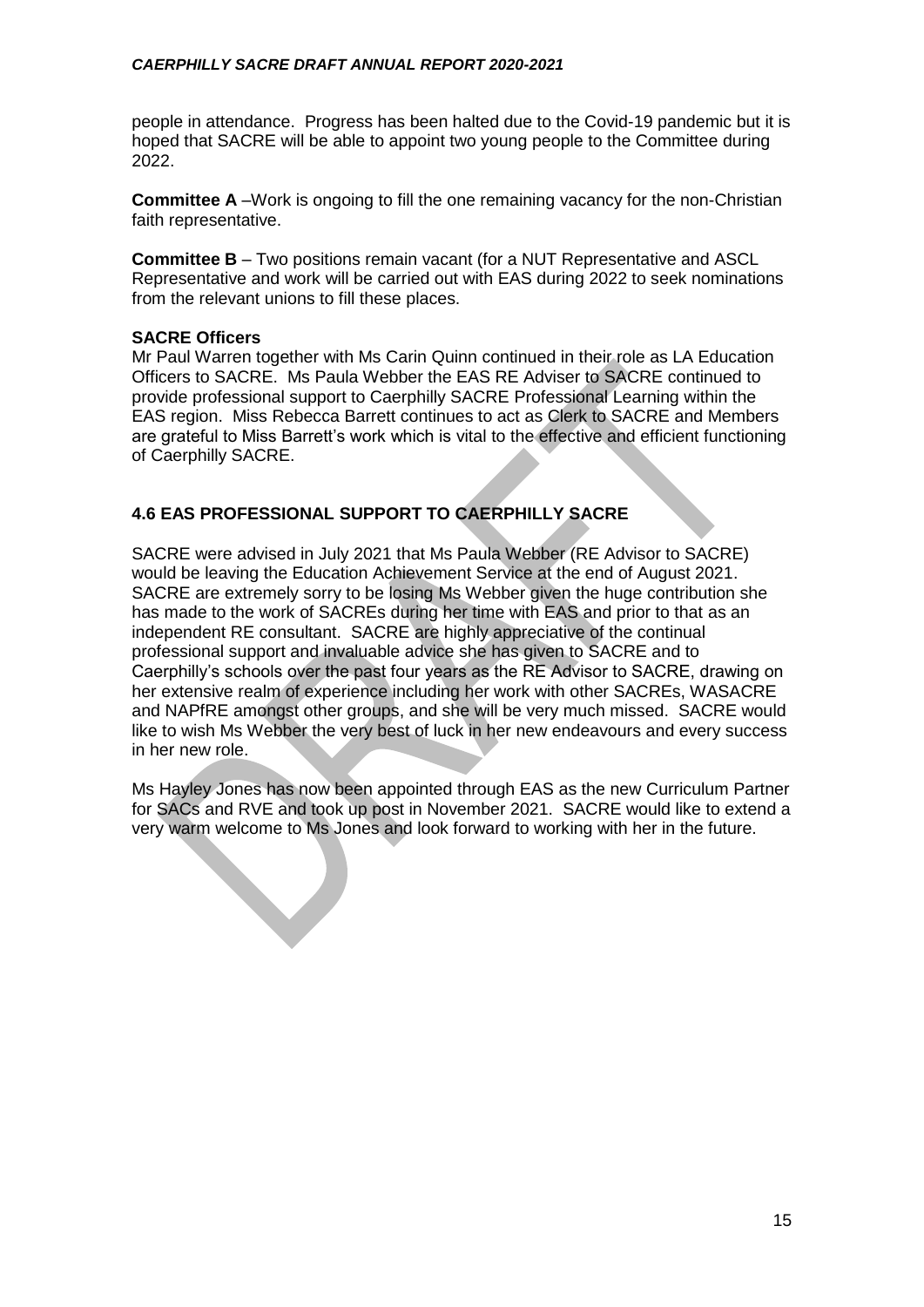# **Appendix 1: CAERPHILLY SACRE MEMBERSHIP AUTUMN 2020-SUMMER 2021**

# **CHRISTIAN AND OTHER RELIGIOUS DENOMINATIONS - COMMITTEE A**

Mr Martyn Western (Roman Catholic Archdiocese) Mrs Enfys Hawthorn (United Reformed Church) Mrs Janet Jones (Church in Wales) (SACRE Vice-Chair) Major Paula Hubbard (The Salvation Army) Mr Michael Gray (The Methodist Church) Mr Ken Chamberlain (Wales Humanists)

Vacancy - non-Christian faith group/religion

# **TEACHERS ASSOCIATIONS - COMMITTEE B**

# **Primary Schools**

Mrs Tara Lloyd (NAHT) Ms Meinir Jones (UCAC)

#### **Secondary Schools**

Miss Helen Bartley (ATL) Ms Katherine McCullough (NASUWT) Mrs Claire McLaughlan (NASUWT)

Vacancy - NUT Representative Vacancy - ASCL Representative

# **THE LOCAL AUTHORITY - COMMITTEE C**

Councillor Mrs E.M. Aldworth Councillor A. Collis Councillor Mrs G.D. Oliver Councillor Mrs T. Parry Councillor J. Simmonds Councillor J. Taylor (SACRE Chair)

# **CO OPTED MEMBERS**

Two vacancies - held for youth representation on SACRE

# **OFFICERS**

Mr Paul Warren (CCBC Strategic Lead for School Improvement) Ms Carin Quinn (Healthy Schools Practitioner) Ms Paula Webber (EAS - RE Advisor to Caerphilly SACRE)

# **CLERK TO SACRE**

Miss Rebecca Barrett (Committee Services Officer) Email barrerm@caerphilly.gov.uk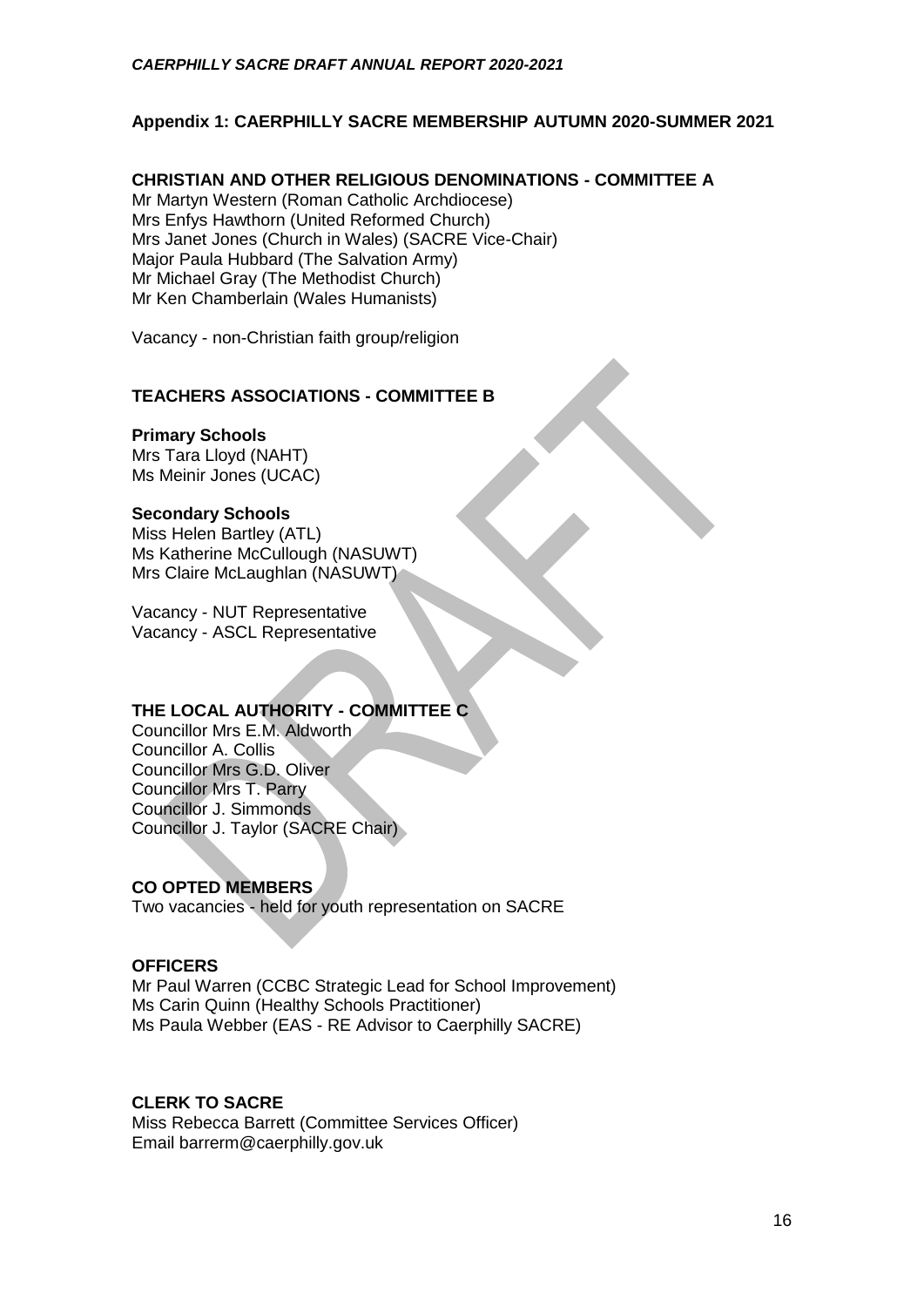# **APPENDIX 2: SCHEDULE AND AGENDA OF MEETINGS**

#### **Caerphilly SACRE Meeting 12th November 2020 at 2pm Microsoft Teams**

# **AGENDA**

- Welcome
- To receive apologies for absence.
- Declarations of Interest.
- Councillors and Officers are reminded of their personal responsibility to declare any personal and/or prejudicial interest(s) in respect of any item of business on this agenda in accordance with the Local Government Act 2000, the Council's Constitution and the Code of Conduct for both Councillors and Officers.
- Minutes of the previous meeting held on 23rd October 2019 and matters arising
- To receive and consider the SACRE Annual Report
- To receive and note Caerphilly SACRE responses to consultations held by Welsh Government and Welsh Parliament Children Young People and Education Committee on the RVE Framework and the Curriculum and Assessment (Wales) Bill
- WASACRE report and papers for noting
- To receive and note draft minutes from WASACRE meeting 21st November 2019 Aberaeron
- To receive and note the report of the activities of WASACRE during 2019-2020
- To note dates of future WASACRE meetings and confirm representation:
- $\bullet$  Spring Caerphilly (TBC)
- Summer Powys (TBC)

**Please note that the scheduled Spring and Summer Term meetings of Caerphilly SACRE were cancelled due to the impact of the Covid-19 pandemic.**